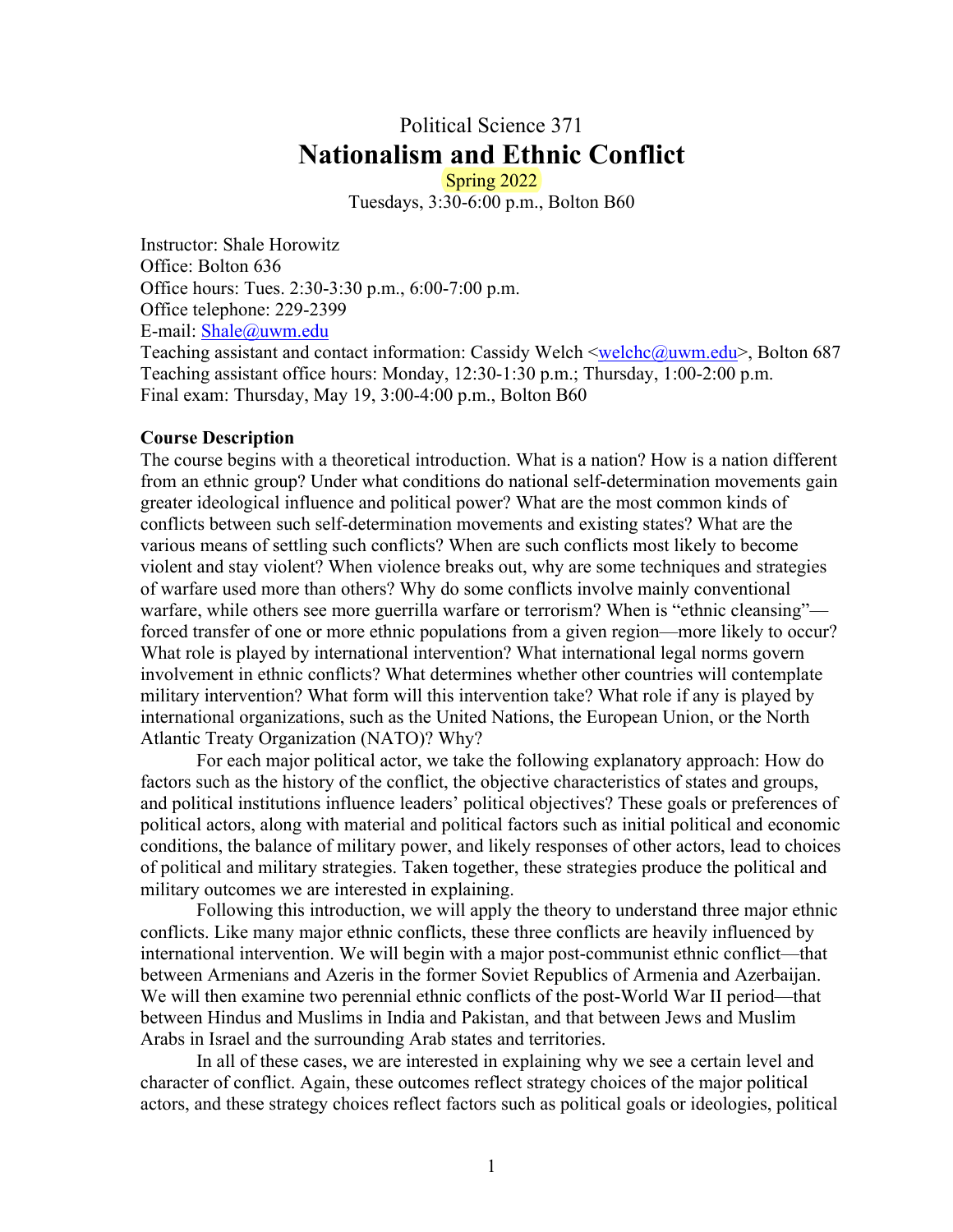institutions, the military balance of power, and various other material and political conditions and constraints. To understand these conflicts, we therefore need to understand how these ideological, political and material factors have developed over time. Such an understanding will also help us to see why these conflicts might wind down or end, why they might escalate, or why they drag on more or less as they are.

#### **Grades**

Grades will be based on the best seven of eight short exams (13% each) and class participation (9%). Four exams will be multiple-choice exams, and four will be short essay exams. Class participation will include attendance, short oral presentations, and ordinary class participation. Each student must present on one class discussion topic. (Short oral presentations will be assigned according to a schedule handed out the second week of class. Students presenting in a given week should talk to me after class the week before, in order to agree on what will be discussed. Students should prepare their own talking points, and should never read long statements written by others.) No make-up exams can be given without a medical excuse. To check your understanding of the material and your preparations for the exams, you should see me in office hours at least once before the midterm and once before the final. If you will need accommodations in order to meet any of the requirements of this course, please contact me as soon as possible. Students are responsible to honestly complete and represent their work, to appropriately cite sources, and to respect others' academic endeavors.

#### **Readings**

The following required textbooks are available from online booksellers and from UWM's online bookstore <http://uwm.booksbyecampus.com/>:

- Ganguly, Sumit. (2001) *Conflict Unending: India-Pakistan Tensions since 1947*. New York: Columbia University Press. ISBN: 978-0-231-12369-3. New paperback price: \$34.00. E-book: \$31.99.
- Gilbert, Martin. (2012) *Routledge Atlas of the Arab-Israeli Conflict*. Tenth edition. London: Routledge. ISBN: 978-0-415-69976-1. New paperback price: \$31.96. Ebook six-month rental: \$19.98.
- Karsh, Efraim. (2011) *Palestine Betrayed*. New Haven, CT: Yale University Press. ISBN: 978-0-300-17234-8. New paperback price: \$20.00.
- Other required readings can be downloaded in CANVAS from the "Home" page.

### **Course Schedule**

Part I: Basic Theory.

Weeks 1-2 (1/25, 2/1): Introduction. Defining and understanding ethnic groups, nations and nationalism, and states. When and how national identities and nationalist movements develop: primordialism, instrumentalism and constructivism. Examples of how national identity and nationalism have evolved in different places and times. Nationalism, the decline of empires, and the modern international system of nationstates.

Reading: Hutchinson and Smith 1994, pp. 21-26, 36-46, 55-70, 83-103, 113-121, 147- 159, 162-165, 171-177, 214-225, 254-257, 261-280. (The latter selections from Hutchinson and Smith include (are the same as) the following extracts listed as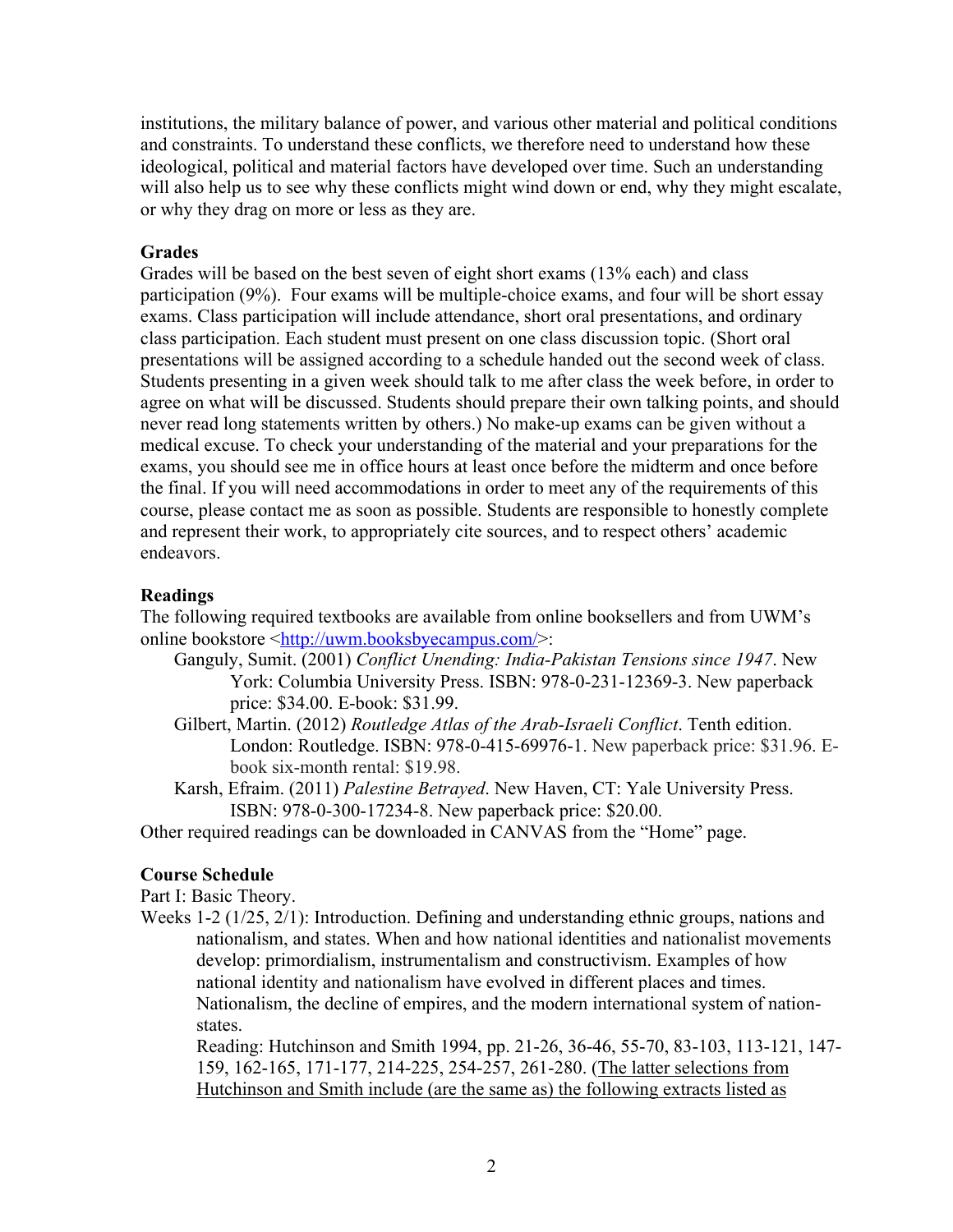separate short articles on the course CANVAS site: Weber 1948; Connor 1978; Gellner 1964; Gellner 1983; Brass 1979; Anderson 1991; van den Berghe 1978; Smith 1981; Smith 1989; Connor 1990; Kohn 1945; Sugar 1969; Robinson 1979; Matossian 1962; Howard 1991; Horowitz 1985; Mayall 1990.)

Weeks 3-5 (2/8, 2/15, 2/22): **Multiple-Choice Exam 1 and Short Essay Exam 1 (2/22).** Origins of ethnic conflicts. Methods of waging ethnic conflicts. International intervention in ethnic conflicts. Ways of settling ethnic conflicts. Reading: Brown et al. 2001, Chapters 1 and 6; Stedman 1997; Horowitz and Ye 2013, pp. 508-512.

Recommended reading: Kaufmann 1996.

- Part II: Case Studies.
- Weeks 5-8 (2/22, 3/1, 3/8, 3/15): **Multiple-Choice Exam 2 and Short Essay Exam 2 (3/15).** The Armenia-Azerbaijan conflict: identities; origins and development of conflicts; nature of international intervention; proposed settlements; future scenarios. Reading: Croissant 1998, Chapters 1-4.

Spring Break: March 21-25.

- Weeks 9-12 (3/29, 4/5, 4/12, 4/19): **Multiple-Choice Exam 3 and Short Essay Exam 3 (4/19).** The India-Pakistan conflict: identities; origins and development of conflicts; nature of international intervention; proposed settlements; future scenarios. Reading: Ganguly 2001 (entire).
- Weeks 12-15 (4/19, 4/26, 5/3, 5/10). The Arab-Israeli conflict: identities; origins and development of conflicts; nature of international intervention; proposed settlements; future scenarios.

Reading: Gilbert 2012 (entire); Karsh 2011 (entire); Karsh 2003, chaps. 9-12; Lewis 2001; Rubin 2002, Chapters 1, 8.

**Final Exam (Multiple-Choice Exam 4 and Short Essay Exam 4): Thursday, May 19, 3:00-4:00 p.m., Bolton B60**

## **Readings Available on the CANVAS Course Site**

- Brown, Michael E. (2001) "The Causes of Internal Conflict: An Overview." In Michael E. Brown, et al., eds., *Nationalism and Ethnic Conflict* (Cambridge, MA: MIT Press), 3- 25.
- Brown, Michael E. and Chantal de Jonge Oudratt. (2001) "Internal Conflict and International Action: An Overview." In Michael E. Brown, et al., eds., *Nationalism and Ethnic Conflict* (Cambridge, MA: MIT Press), 163-192.
- Croissant, Michael P. (1998) *The Armenia-Azerbaijan Conflict: Causes and Implications*. Westport, CT: Praeger. Chapters 1-4.
- Horowitz, Shale and Min Ye. (2013) "Nationalist and Power-Seeking Leadership Preferences in Ethno-Territorial Conflicts: Theory, a Measurement Framework, and Applications to the Break-Up of Yugoslavia." *Civil Wars* 15, 4 (December): 508-530.
- Hutchinson, John and Anthony D. Smith, eds. (1994) *Nationalism*. Oxford: Oxford University Press. The assigned extracts are:
	- Weber, Max. (1948) "The Nation," 21-26.
	- Connor, Walker (1978) "A Nation is a Nation, is a State, is an Ethnic Group, is a…," 36-46.
	- Gellner, Ernest. (1964) "Nationalism and Modernization," 55-63.